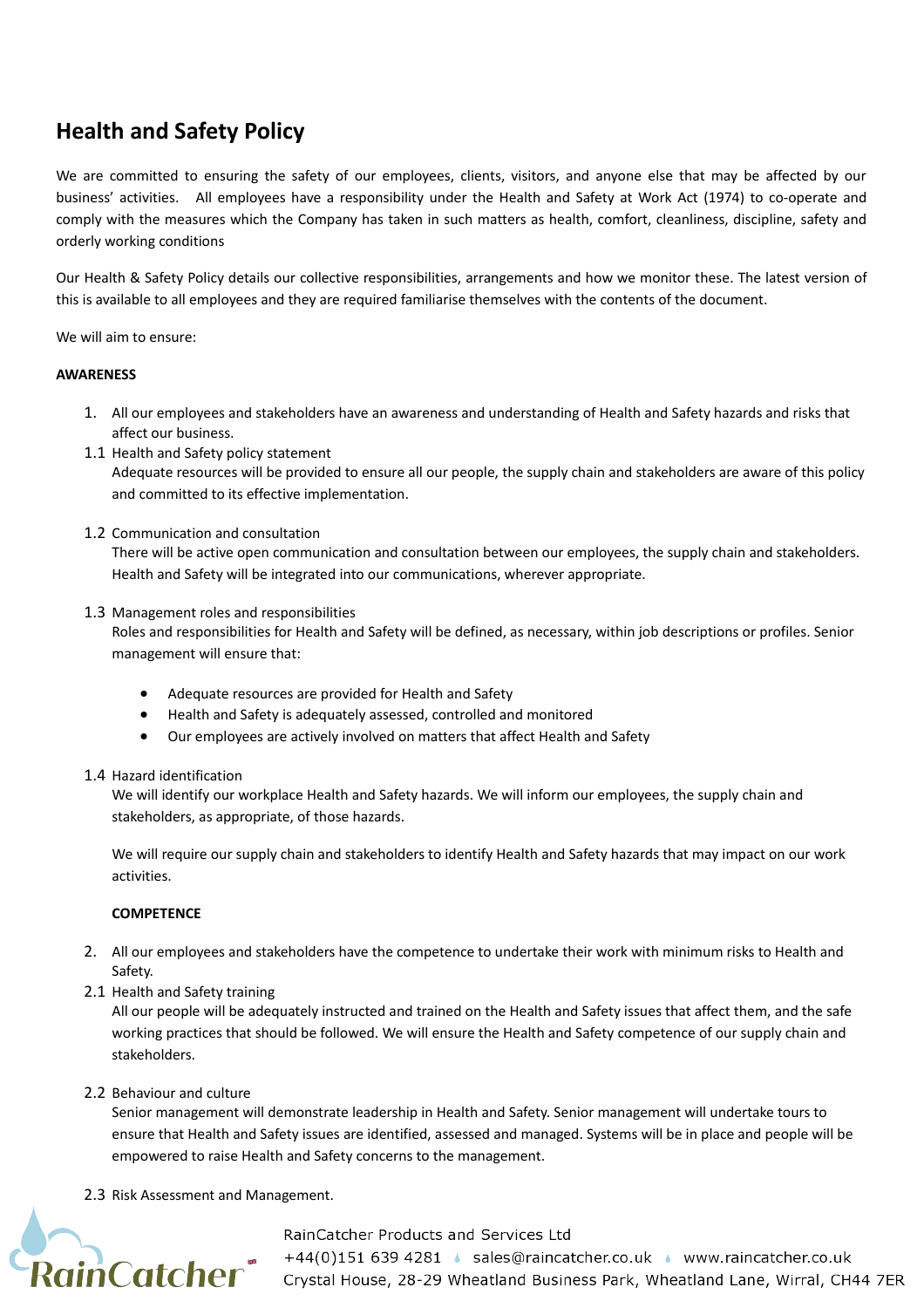We will asses the risks associated with Health and Safety hazards in the workplace. All our people will be informed of the Health and Safety hazards and risks that affect their work. We will take action to prevent, reduce or control the risks to an acceptable level and reduce the potential for incidents and accidents. We will require our supply chain and stakeholders to identify Health and Safety risks that may impact on our work activities.

## **COMPLIANCE**

- 3. Our work activities achieve compliance with regulation and our employees and empowered to minimise Health and Safety risks.
- 3.1 Incident investigation

We will report and investigate accidents, incidents and near misses to drive improvement in our Health and Safety management. Any lessons learnt from such events will be used to take corrective action to prevent reoccurrences.

## 3.2 Health and Safety management system

We will implement management systems to ensure we:

- Comply with Health and Safety legislation
- Fulfil the requirements of BS8800 and OHSAS18001
- Continually improve our Health and Safety performance
- 3.3 Supply chain improvement

We will engage and collaborate with our supply chain to ensure their:

- Health and Safety capability and competence to fulfil our expectations
- Health and Safety performance is monitored and reviewed
- Work activities have minimal Health and Safety impacts on our activities

### **EXCELLENCE**

- 4. Our work strives for excellence in inviting best practice across the business.
- 4.1 Developing innovative practices

We will constantly encourage, develop, review and share "Health and Safety good practice" both internally and externally.

4.2 Influencing stakeholders

We will only work with partners and clients who are willing to meet and achieve our Health and Safety expectations. We will engage and influence stakeholders to drive improvements in Health and Safety.

4.3 Work related health

We will asses our occupational health risks. All our people will be informed of the occupational health risks that affect their work. We will take action to prevent, reduce or control occupational health risks to an acceptable level and reduce the potential for ill health, including assessing all our people's fitness for work. Health surveillance will be conducted to satisfy Health and Safety legislation.

#### **Delivering our Policy:**

Our policy will be delivered by:

- Generating a culture that does not tolerate threats to Health and Safety
- Ensuring the involvement of all our employees, the supply chain and stakeholders.

Policy review: This policy has immediate effect and replaces all previous versions. This policy will be reviewed and amended, against our policy review schedule.

Mrs Suzanne Tunnington Managing Director